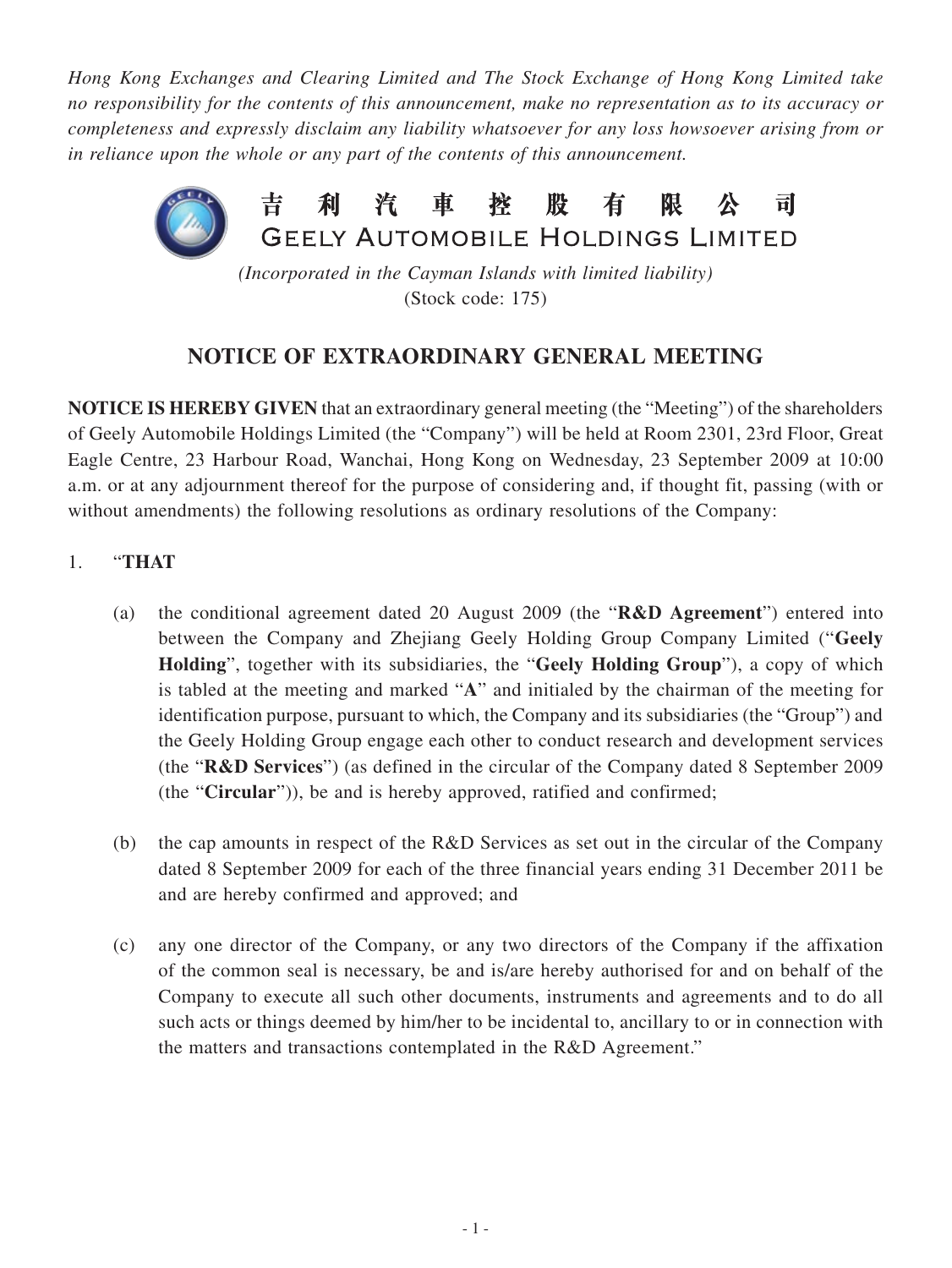## 2. "**THAT**

- (a) the conditional agreement dated 20 August 2009 (the "**Services Agreement**") entered into between the Company and Zhejiang Geely Holding Group Company Limited ("**Geely Holding**", together with its subsidiaries, the "**Geely Holding Group**"), a copy of which is tabled at the meeting and marked "**B**" and initialed by the chairman of the meeting for identification purpose, pursuant to which, the Group and the Geely Holding Group engage each other for the sale and purchase of automobile parts and components, process such parts and components if applicable (the "**Automobile Parts & Components Services**"), be and is hereby approved, ratified and confirmed;
- (b) the cap amounts in respect of the Automobile Parts & Components Services under the Services Agreement as set out in the circular of the Company dated 8 September 2009 for each of the three financial years ending 31 December 2011 be and are hereby confirmed and approved; and
- (c) any one director of the Company, or any two directors of the Company if the affixation of the common seal is necessary, be and is/are hereby authorised for and on behalf of the Company to execute all such other documents, instruments and agreements and to do all such acts or things deemed by him/her to be incidental to, ancillary to or in connection with the matters and transactions contemplated in the Services Agreement."

## 3. "**THAT**

- (a) the conditional agreement dated 20 August 2009 (the "**CBU Agreement**") entered into between the Company and Zhejiang Geely Holding Group Company Limited ("**Geely Holding**", together with its subsidiaries, the "**Geely Holding Group**"), a copy of which is tabled at the meeting and marked "**C**" and initialed by the chairman of the meeting for identification purpose, pursuant to which, the Group and the Geely Holding Group engage each other for the sale and purchase of the CBUs (the "**CBUs Services**"), be and is hereby approved, ratified and confirmed;
- (b) the cap amounts in respect of the CBUs Services under the CBU Agreement as set out in the circular of the Company dated 8 September 2009 for each of the three financial years ending 31 December 2011 be and are hereby confirmed and approved; and
- (c) any one director of the Company, or any two directors of the Company if the affixation of the common seal is necessary, be and is/are hereby authorised for and on behalf of the Company to execute all such other documents, instruments and agreements and to do all such acts or things deemed by him/her to be incidental to, ancillary to or in connection with the matters and transactions contemplated in the CBU Agreement."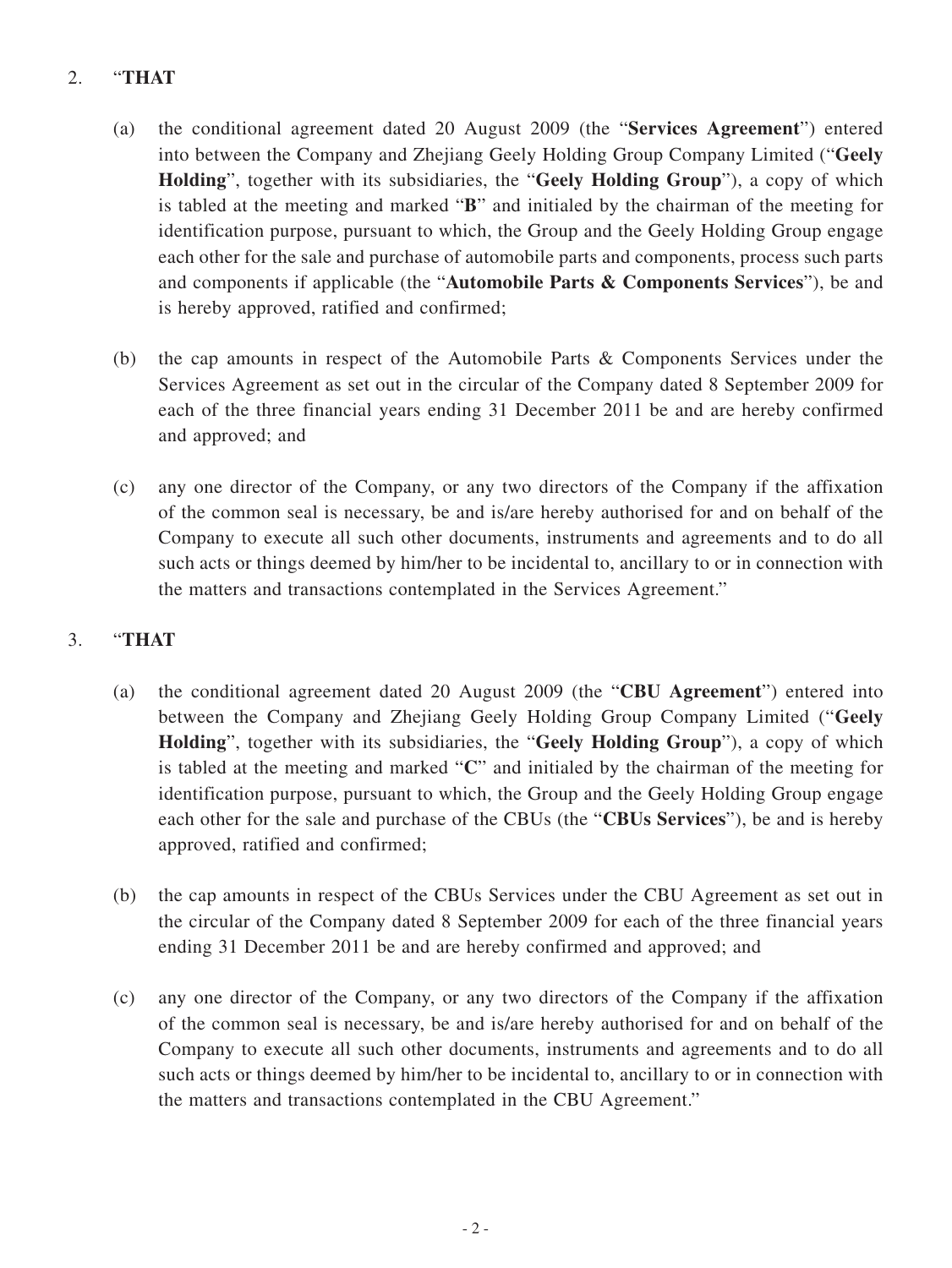## 4. "**THAT**

- (a) the conditional agreement dated 20 August 2009 (the "**Supplemental Parts & Components Agreement**") entered into between the Company and Zhejiang Geely Holding Group Company Limited ("**Geely Holding**", together with its subsidiaries, the "**Geely Holding Group**"), a copy of which is tabled at the meeting and marked "**D**" and initialed by the chairman of the meeting for identification purpose, pursuant to which, the Group and the Geely Holding Group agrees to increase the annual cap for the purchase of automobile parts and components for the year ending 31 December 2009 from RMB3,673,960,000 (equivalent to approximately HK\$4,175,088,000) to RMB7,737,614,000 (equivalent to approximately HK\$8,793,025,000), be and is hereby approved, ratified and confirmed; and
- (b) any one director of the Company, or any two directors of the Company if the affixation of the common seal is necessary, be and is/are hereby authorised for and on behalf of the Company to execute all such other documents, instruments and agreements and to do all such acts or things deemed by him/her to be incidental to, ancillary to or in connection with the matters and transactions contemplated in the Supplemental Parts & Components Agreement."

By order of the Board of **Geely Automobile Holdings Limited David C.Y. Cheung** *Company Secretary*

Hong Kong, 8 September 2009

*Head office and principal place of business in Hong Kong:* Room 2301, 23rd Floor Great Eagle Centre 23 Harbour Road, Wanchai Hong Kong

*Notes:*

- 1. Any member of the Company entitled to attend and vote at the meeting by the above notice is entitled to appoint one or more proxies to attend and, on a poll, vote instead of him/her. A proxy need not be a member of the Company.
- 2. The instrument appointing a proxy shall be in writing under the hand of the appointor or of his/her attorney duly authorised in writing or, if the appointor is a corporation, either under its seal or under the hand of any officer, attorney or other person authorised to sign the same.